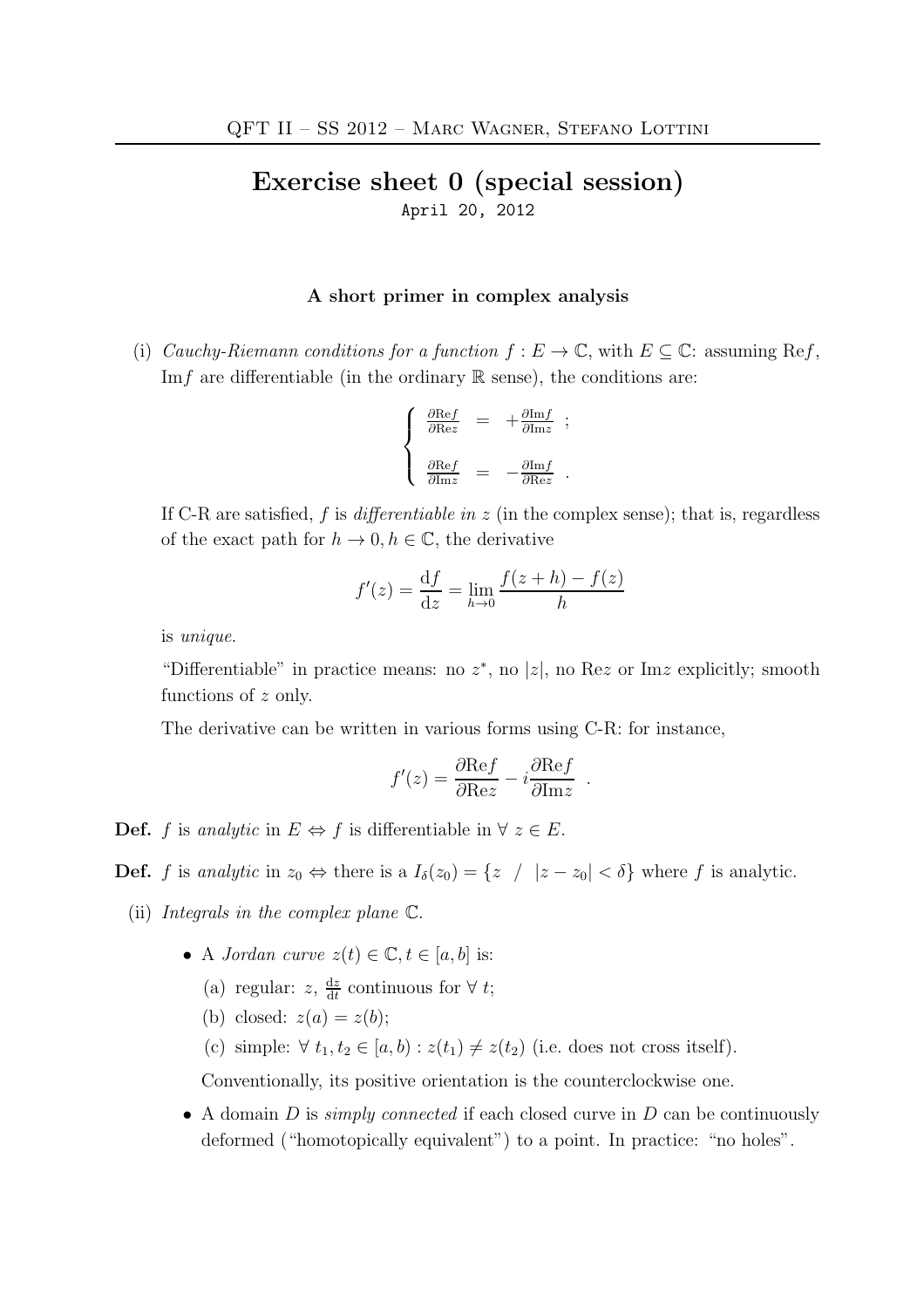• The complex integral on a path is given by:

$$
\sum_{A} \frac{z(a)}{\gamma} = A
$$
  

$$
\int_{A;\gamma}^{B} f(z)dz = \int_{z}^{b} f(z(t)) \frac{dz}{dt} dt = (\cdots) =
$$
  

$$
= \int_{A;\gamma}^{B} \left[ \text{Re}f d(\text{Re}z) - \text{Im}f d(\text{Im}z) \right] + i \int_{A;\gamma}^{B} \left[ \text{Re}f d(\text{Im}z) + \text{Im}f d(\text{Re}z) \right]
$$

(iii) Cauchy theorem

•  $f(z)$  analytic in E, E simply connected,  $\gamma$  Jordan curve in E: then,

$$
\int_{\gamma} f(z) \mathrm{d} z = 0 \; .
$$

γ

A

1

γ

2

B

 $\bullet\ (corollary)$  For two curves in  $E$  such as

(no holes inside!):

γ

.

$$
\int_{A;\gamma_1}^B f(z)dz = \int_{A;\gamma_2}^B f(z)dz .
$$

• (generalised form)  $f(z)$  analytic in E (which need not be simply connected anymore);  $\gamma_1$ ,  $\gamma_2$  Jordan curves *homotopically equivalent* in E (that is, deformed one onto another within  $E$  and continuously). Then



**Example 1**  $f(z) = \frac{1}{z}$ , defined in  $\mathbb{C}/\{0\}$  (one hole at the origin).

$$
\begin{aligned}\n\begin{aligned}\nC_{\mathcal{R}} &\quad \text{Curve } C_R: \quad \frac{z(\theta)}{dz} = \operatorname{Re}^{i\theta} \,, \quad \theta \in [0, 2\pi) \, \; ; \\
\frac{1}{\sqrt{dz}} &= \operatorname{iRe}^{i\theta} \,, \\
I &= \int_{C_R} f(z) \mathrm{d}z = \int_0^{2\pi} \frac{1}{Re^{i\theta}} iRe^{i\theta} \mathrm{d}\theta = \int_0^{2\pi} i \mathrm{d}\theta = 2\pi i \neq 0 \, \; ,\n\end{aligned}\n\end{aligned}
$$

nonzero, indeed there is a "hole" enclosed in  $C_R$ .

• Then, for any curve  $\overline{\gamma}$  surrounding the origin,  $\int_{\overline{\gamma}} f(z) dz = 2\pi i$ :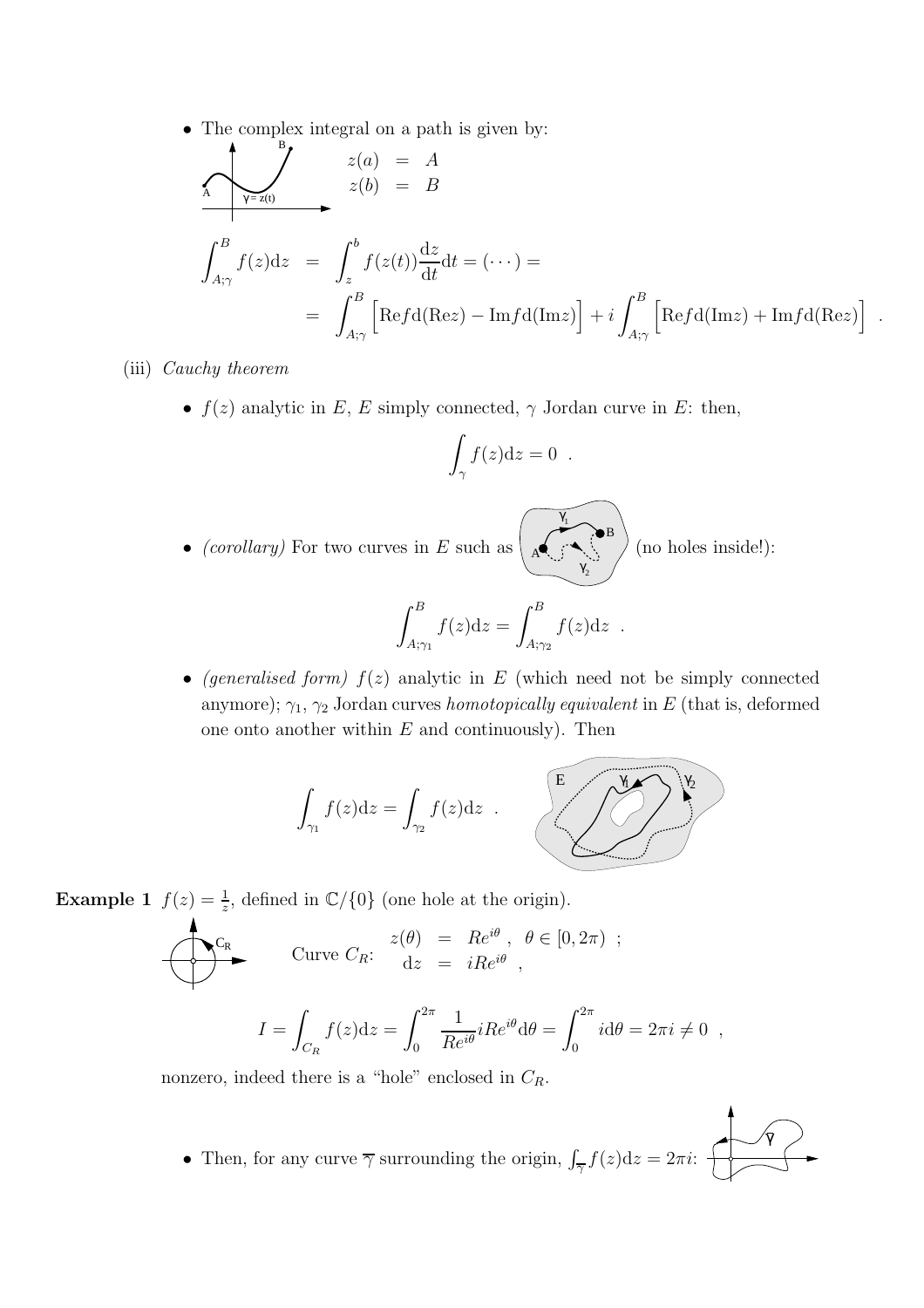- Also, one can prove  $\int_{C_R}$  $\frac{dz}{z^n} = 0$ , for any integer  $n > 1$ .
- (iv) Cauchy integral representation (a.k.a. "for an analytic function, all derivatives exist"): If  $f(z)$  analytic in E, E simply connected, and  $\gamma = \partial S$  a Jordan curve which encloses the domain S, then:

$$
\forall z \in S : f(z) = \frac{1}{2\pi i} \int_{\gamma} \frac{f(z')}{z' - z} dz'
$$

.

 $(Corollary)$  for the *n*-th derivative, one differentiates inside the integral, getting:

$$
\frac{\mathrm{d}^n f}{\mathrm{d}z^n} = \frac{n!}{2\pi i} \int_{\gamma} \frac{\mathrm{d}z' f(z')}{(z'-z)^{n+1}}.
$$

Def. Zeros of a function

- f, analytic, is regular in  $z_0$  if it is there defined.
- $z_0$  is a zero of f if  $f(z_0) = 0$ .
- One speaks of "zero of *n*-th order" if:

$$
f(z_0) = f'(z_0) = \ldots = f^{(n-1)}(z_0) = 0 ;
$$
  

$$
f^{(n)}(z_0) \neq 0 ,
$$

which is equivalent to

$$
f(z) = (z - z_0)^n g(z) , \text{ with } \begin{cases} g(z_0) \neq 0 , \\ g \text{ analytic in } z_0 . \end{cases}
$$

**Def.**  $z_0$  is an *isolated singularity* of f if there is a "holed domain"  $\overline{I}(z_0) = I(z_0)/\{z_0\}$ such that  $f(z)$  is regular in  $\forall z \in \overline{I}(z_0)$ . (One cannot use a power series here; but something else can be done . . . )

(v) Laurent theorem, Laurent series. If  $z_0$  is an isolated singularity for  $f(z)$ , then there is a "holed domain"  $\overline{I}(z_0)$  where

$$
f(z) = \sum_{k=-\infty}^{+\infty} d_k (z - z_0)^k , \quad \forall z \in \overline{I}(z_0) ,
$$

with coefficients given by

$$
d_n = \frac{1}{2\pi i} \int_C \frac{f(z)}{(z - z_0)^{n+1}} dz
$$

(C is some circle centred in  $z_0$  and contained in  $\overline{I}(z_0)$ ). Remark. The Taylor series is a particular case, with  $d_k = 0, \forall k < 0$ .

Def. Poles, singularities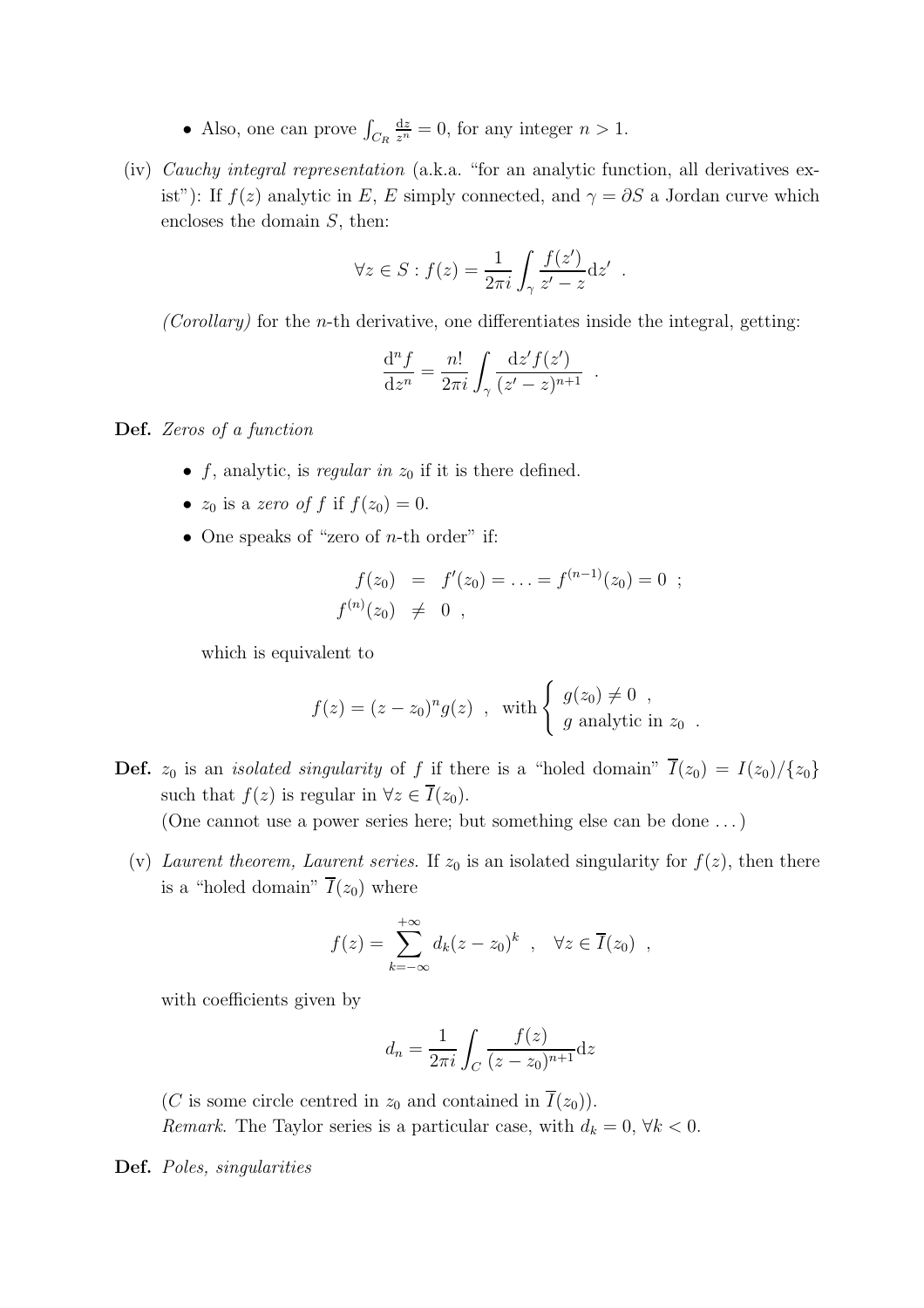• If  $d_{-n} \neq 0$  and  $d_{-n-1} = d_{-n-2} = \ldots = 0$ , then  $z_0$  is a pole of order n of  $f(z)$ ; in that case (within  $\overline{I}(z_0)$ ),

$$
f(z) = \frac{1}{(z - z_0)^n} \sum_{k'=0}^{+\infty} d_{k'-n}(z - z_0)^{k'} = \frac{g(z)}{(z - z_0)^n} , \text{ with } \begin{cases} g \text{ analytic in } z_0 ,\\ g(z_0) \neq 0 , \end{cases}
$$

(in practice, for a simple  $(n = 1)$  pole, the function is locally  $\sim \frac{1}{z-z_0}$ ).

- If, instead, there are *infinitely many* nonzero  $d_{\text{negative}}$ ,  $z_0$  is an *essential singu*larity (e.g.  $z_0 = 0$  for  $f(z) = e^{1/z}$ ); f is then "a monster".
- (vi) Residues: suppose  $z_0$  is an isolated singularity ( $\rightarrow f$  is regular in  $\overline{I}(z_0)$ ...).

**Def.** The *residue* of  $f$  at  $z_0$  is defined as:

$$
Resf(z)|_{z_0} = \frac{1}{2\pi i} \int_C f(z)dz
$$
, with  $C \in \overline{I}(z_0)$  surrounding  $z_0$ ,

from which it follows that  $\text{Res}_{I}(z)|_{z_0} = d_{-1}.$ 

*Note:*  $z_0$  regular implies zero residue, but zero residue does not imply anything! See, e.g.,  $f(z) = \frac{1}{z^2}$  at  $z_0 = 0$ .

Calculation (using the Cauchy representation)

– For a simple pole:

$$
ext{Res } f(z)|_{z_0} = \lim_{z \to z_0} (z - z_0) f(z) .
$$

 $-$  For any  $n$ :

$$
Res f(z)|_{z_0} = \frac{1}{(n-1)!} \lim_{z \to z_0} \frac{d^{n-1}}{dz^{n-1}} [(z - z_0)^n f(z)] .
$$

– The above are not valid for an essential singularity: there, the residue is read off the Laurent expansion. Example:

$$
e^{1/z} = 1 + \underbrace{\frac{1}{z}}_{(*)} + \frac{1}{2!} \underbrace{\frac{1}{z^2}}_{z^2} + \cdots
$$
  

$$
(\star) = d_{-1}(z - 0)^{-1} \Rightarrow \text{Res}(e^{1/z})|_{0} = 1.
$$

(vii) Residue theorem. Suppose  $D$  is a compact domain (practically: closed and limited); the Jordan curve  $\gamma$  in D does not run over any singularity and encloses, on the inside, at most a *finite* number of isolated singularities  $z_k, k = 1, \ldots, n; f(z)$  is regular in  $D$  – except at the singularities. Then

$$
\int_{\gamma} f(z) dz = 2\pi i \sum_{k=1}^{n} \text{Res} f(z)|_{z_k} .
$$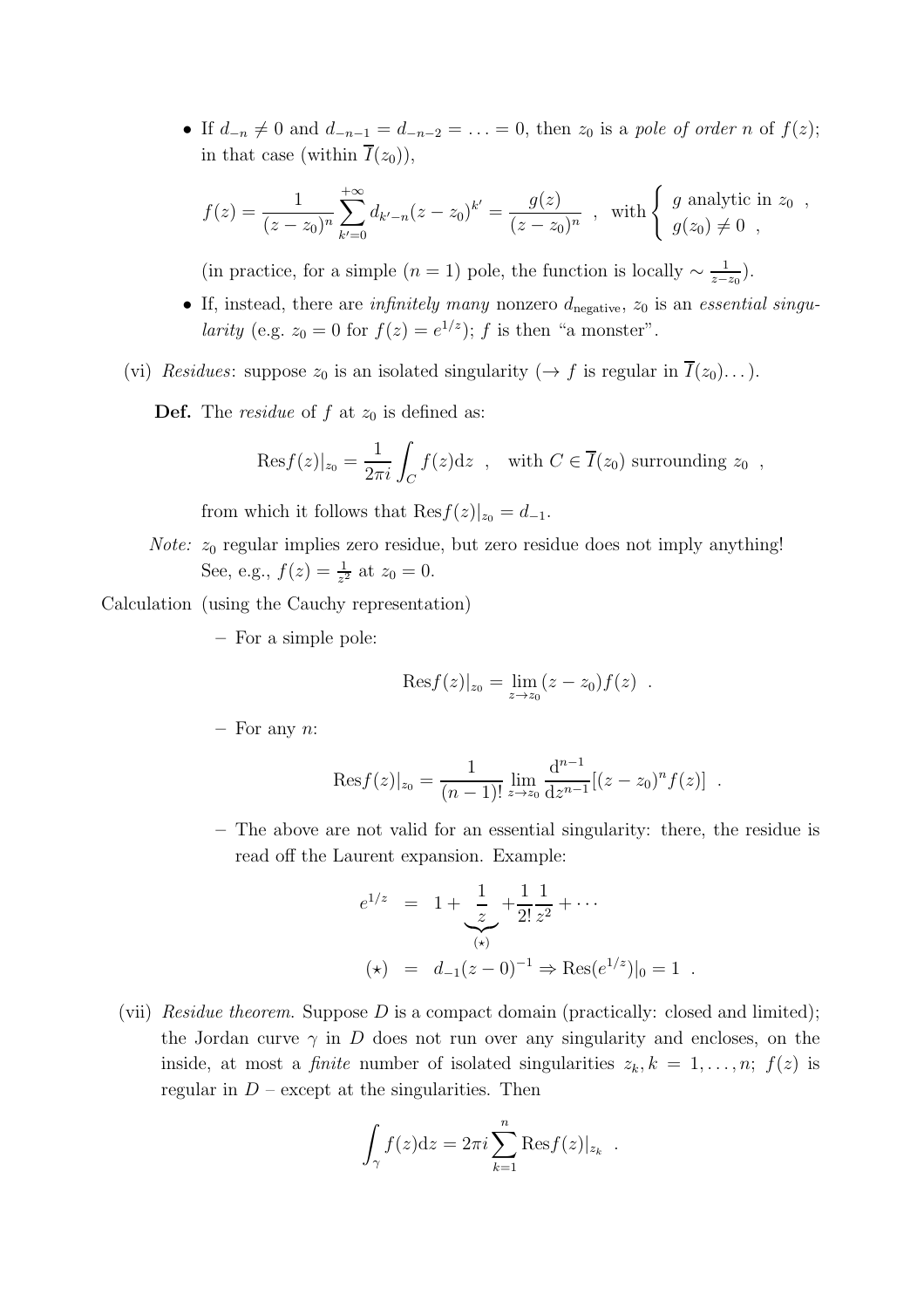Applications. Two of the most typical classes of integrals that can be solved with these tools are:

(a) Trigonometric integrals. Suppose we must find

$$
I_1 = \int_0^{2\pi} f(\cos \theta, \sin \theta) d\theta ;
$$

with the identities

$$
\cos \theta = \frac{e^{+i\theta} + e^{-i\theta}}{2} ;
$$
  

$$
\sin \theta = \frac{e^{+i\theta} - e^{-i\theta}}{2i} ,
$$

it can be made into a complex integral along the unit circle C: setting  $z = e^{i\theta}$ , we have:

$$
dz = izd\theta ;
$$
  
\n
$$
\cos \theta = \frac{z + 1/z}{2}
$$
, and so on.

[*Question:* why  $1/z$  instead of  $z^*$ ? On the unit circle they are the same...] The result is then ready to be solved with the residue theorem:

$$
I_1 = \int_C \frac{f(z)}{iz} dz .
$$

- (b) Integrals on R.
	- An integral in the form

$$
I_2 = \int_{-\infty}^{+\infty} f(x) \mathrm{d}x
$$

means, formally written (the last expression holds if the previous one is defined):

$$
I_2 = \lim_{R_1, R_2 \to \infty} \int_{-R_1}^{+R_2} f(x) dx = \lim_{R \to \infty} \int_{-R}^{+R} f(x) dx .
$$

This can be embedded in  $\mathbb C$ , and a half-circle  $\gamma(R)$  can be added with

centre 0 and radius  $R$ , to make a Jordan curve

$$
\frac{\gamma(R)}{R}
$$

It is now easy to use the residue theorem on

$$
J(R) = \int_{-R}^{+R} f(x) dx + \int_{\gamma(R)} f(z) dz = 2\pi i \sum_{...} \text{Res} f(z) |... .
$$

Under suitable conditions,

$$
\lim_{R \to \infty} \int_{\gamma(R)} f(z) \mathrm{d} z = 0 ,
$$

hence

$$
I_2 = \lim_{R \to \infty} J(R) .
$$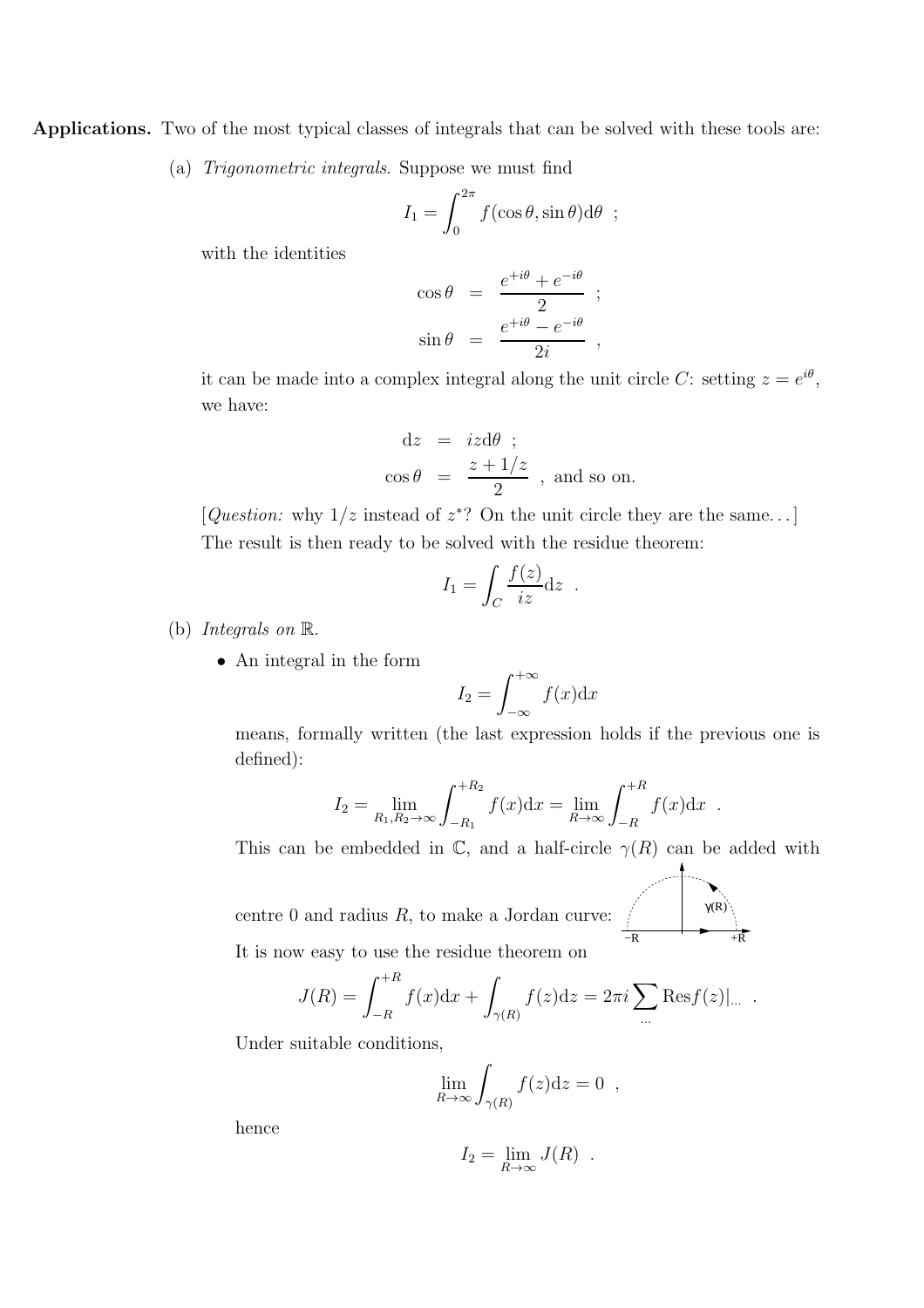• The condition for this to hold (sometimes called mistakenly *Jordan lemma*) is:

$$
f(z) = o(1/z) , |z| \to \infty ;
$$

indeed, with  $z = Re^{i\theta}$ :

$$
\int_{\gamma(R)} f(z) dz = iR \int_0^{\pi} d\theta f(Re^{i\theta}) e^{i\theta} ,
$$

taking the modulus,

$$
\Big|\int_{\gamma(R)} f(z)dz\Big| = \Big|iR\int_0^{\pi} d\theta f(Re^{i\theta})e^{i\theta}\Big| \leq R\int_0^{\theta} |f(Re^{i\theta})| ;
$$

but

$$
\lim_{R \to \infty} \left[ \underbrace{R}_{\sim (1/z)^{-1}} \underbrace{f(Re^{i\theta})}_{\text{o}(1/z)} \right] = 0 ,
$$

then

$$
\Big|\int_{\gamma(R)} f(z)dz\Big| \to 0 \quad , \quad \text{for } R \to \infty \ .
$$

• Jordan lemma. Assuming that  $\alpha > 0$ ,  $f(z) = o(1)$  for  $0 \le \arg(z) \le \pi$ , and a half-circle  $\gamma(R)$  as in the above picture, it is:

$$
\lim_{R \to \infty} \int_{\gamma(R)} e^{i\alpha z} f(z) \mathrm{d} z = 0.
$$

Note Similar consideration obviously hold, mutatis mutandis, if we are to close the path in the lower half-plane: in that case, besides the need for  $\alpha < 0$ , one has to include an additional minus sign from reversing the orientation of the curve. Also integrations on the imaginary axis can be treated with these devices, in that case with no  $i$  in the exponent.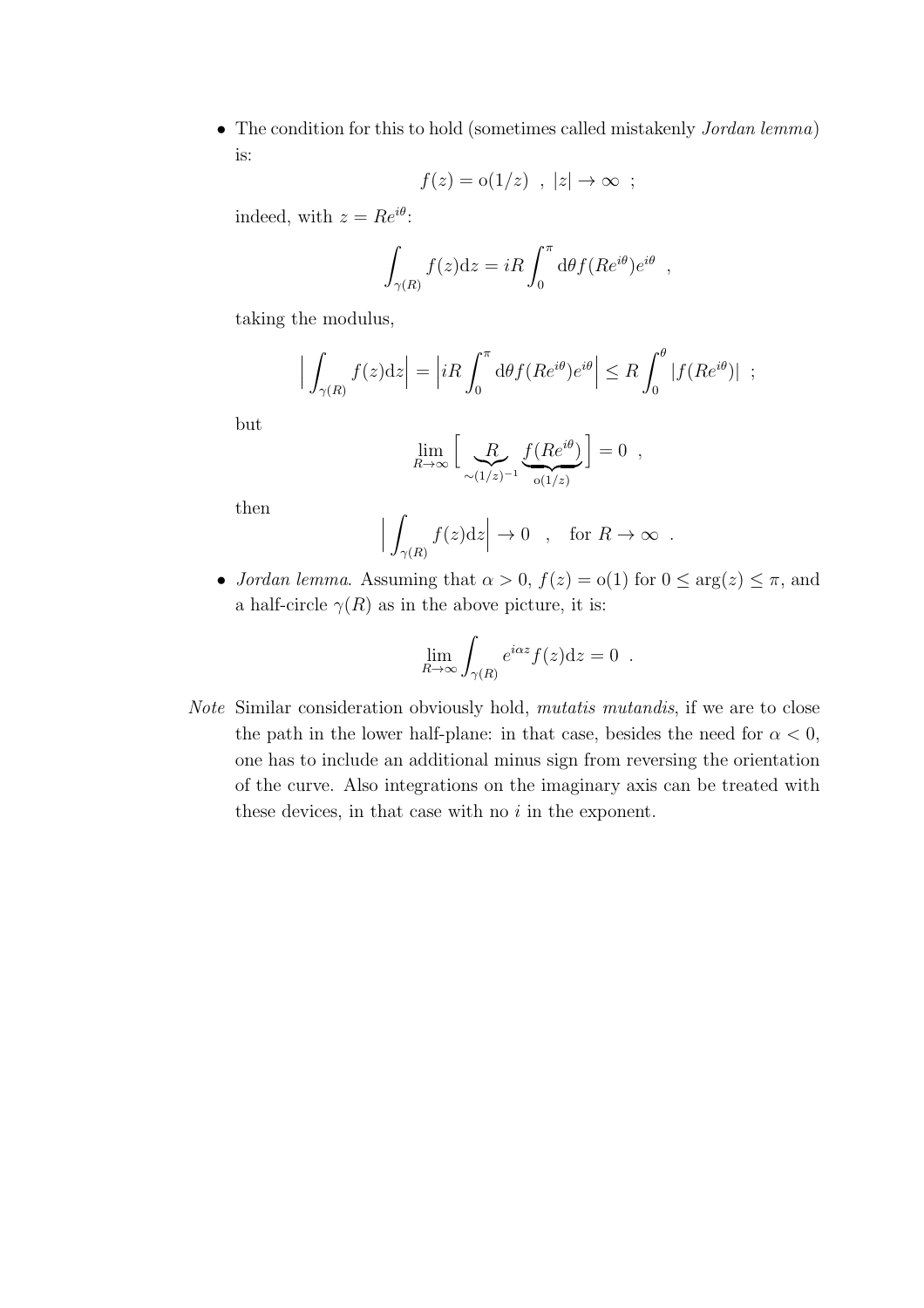**Problem 1** [*Functional differentiation*] : The formal definition of the functional derivative is as follows: with  $F[\phi]$  a functional of  $\phi(x)$ ,

$$
\frac{\delta F[\phi]}{\delta \phi(y)} = \frac{\mathrm{d}}{\mathrm{d}s} F[\phi(x) + s\delta(x - y)]\Big|_{s=0}
$$

(i) In calculating the transition probability  $\langle x_2, t_2 | x_1, t_1 \rangle$  for the harmonic oscillator,

$$
S[x] = \int_{t_1}^{t_2} du \left( \frac{m}{2} \dot{x}^2(u) - \frac{m\omega^2}{2} x^2(u) \right) ; \ x = x(t) ,
$$

.

one can write the trajectory as  $x(t) = x_{\text{cl}}(t) + y(t)$ , with boundary conditions  $x_{\text{cl}}(t_1) = x_1, x_{\text{cl}}(t_2) = x_2 \text{ and } y(t_1) = y(t_2) = 0.$ 

Expanding around the classical solution to the equations of motion,  $x_{\text{cl}}$ , the following exact result holds:

$$
S[x] = S[x_{\rm cl}] + \int_{t_1}^{t_2} dt \left( \frac{m}{2} \dot{y}^2(t) - \frac{m\omega^2}{2} y^2(t) \right) .
$$

(a) Show, using the formal definition above, that indeed

$$
\frac{\delta S[x]}{\delta x(t)} = -m\ddot{x}(t) - m\omega^2 x(t) .
$$

(b) Show that

$$
\frac{\delta^2 S[x]}{\delta x(t)\delta x(t')} = \delta(t-t')\Big(-m\frac{\mathrm{d}^2}{\mathrm{d}t'^2} - m\omega^2\Big) .
$$

(c) Show that, for any  $n > 2$ ,

$$
\frac{\delta^n S[x]}{\delta x(t)\delta x(t')\cdots\delta x(t^{(n-1)})}=0 \ ;
$$

for which class of potentials do you expect this result to hold?

(ii) Starting from the real Klein-Gordon action in four dimensions, with metric  $g^{\mu\nu} = \text{diag}(-1, +1, +1, +1),$ 

$$
S[\phi] = \int d^4x \Big( \partial_\mu \phi(x) \partial^\mu \phi(x) + m^2 \phi^2(x) \Big) ,
$$

evaluate the derivative

$$
\frac{\delta S[\phi]}{\delta \phi(x)}
$$

and verify that setting it to zero yields the Klein-Gordon equation  $(\Box - m^2)\phi(x) = 0$ . [Hint: in integration by parts, the finite contribution can be neglected.]

Problem 2 [*Contour integration, residues*] :